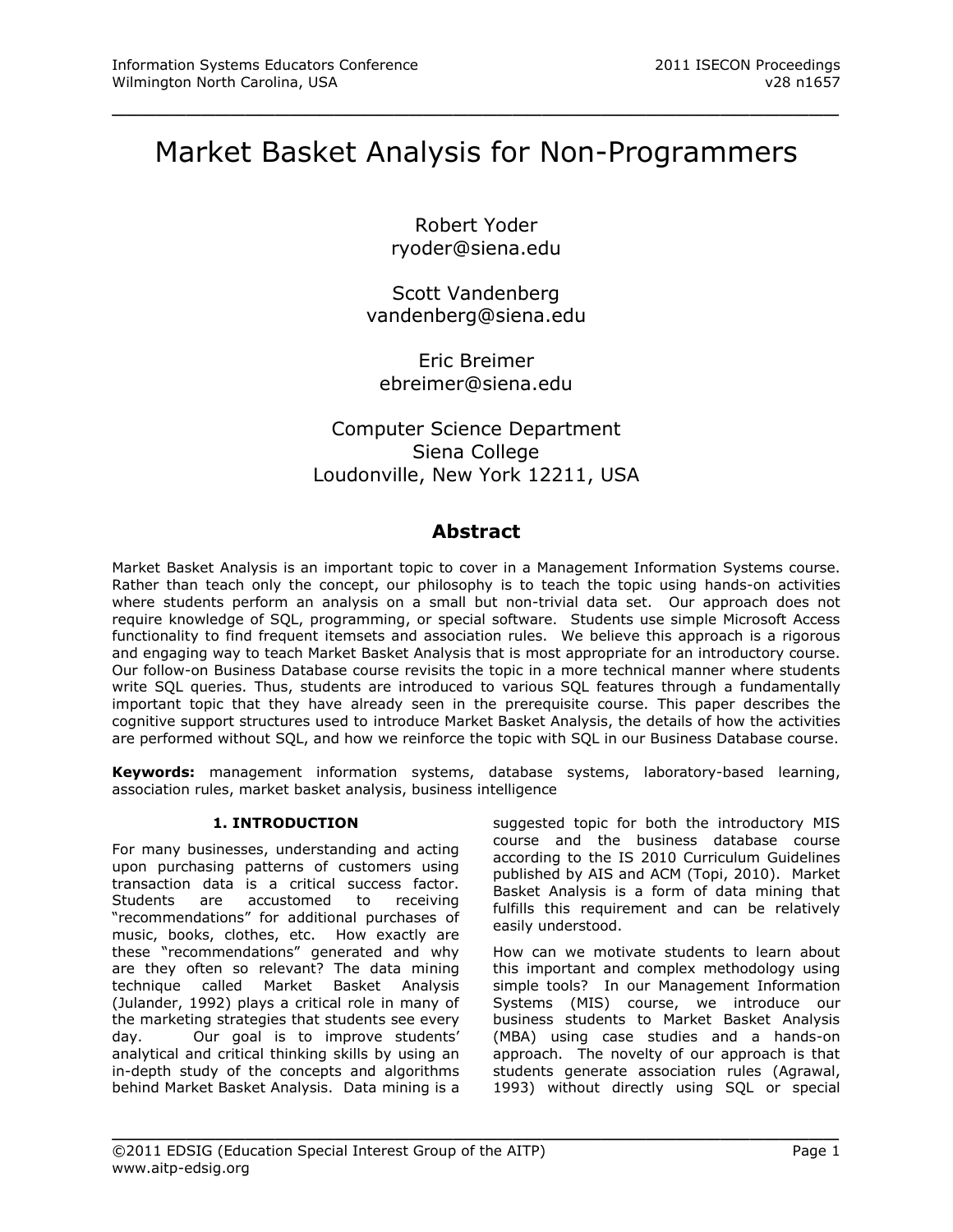software. Students implement the basic Apriori (pruning) Algorithm (Agrawal & Srikant, 1994) using the query design view in Microsoft Access. In our Business Database course, students revisit the topic but use SQL, which broadens their perspective and reinforces concepts from a more technical point of view.

\_\_\_\_\_\_\_\_\_\_\_\_\_\_\_\_\_\_\_\_\_\_\_\_\_\_\_\_\_\_\_\_\_\_\_\_\_\_\_\_\_\_\_\_\_\_\_\_\_

Our goal is to go beyond textbook concept coverage and provide hands-on exercises without requiring special software that can obscure fundamental processes, and without programming in a language such as Java (Witten, 1999) or requiring advanced knowledge of algorithms (Zaki, 2000), which is inappropriate for an introductory course.

#### **Our institution, courses, and labs**

We are a liberal arts college of approximately 3000 students with an AACSB accredited School of Business. Our MIS course, a required core business course, is taught within the Computer Science department, which offers a BS in Computer Science and a minor in Information Systems. MIS is an introductory level course that requires only spreadsheet proficiency as a prerequisite. The course consists of two hours of lecture and two hours of lab each week. Lab sections are restricted to a maximum of 16 seats where students typically work in pairs at a computer with dual monitors. Our business database course, which has MIS as a prerequisite, is taught in a 16-seat classroom in which each student has a computer; the format is a mix of lecture and workshop activities.

The remainder of this paper will briefly trace the evolution of our MIS labs, describe the MBA lab activities and expected student outcomes in more detail, outline the approach to MBA taken in our business database course, and draw some conclusions based on our experiences teaching MBA to business students.

#### **2. EVOLUTION OF OUR MIS LABS**

The value of a hands-on approach to learning computing concepts has been recognized in the IS 2010 Curriculum Guidelines (Topi, 2010) and elsewhere; we also provide specific evidence of its utility for learning MBA in the Conclusions section of this paper. The material presented in labs is the driving force for integrating content and experience for all sections of the course. We implemented a collaborative approach to scaling our MIS course by creating a shared repository of lab and lecture materials in Blackboard that fosters collaboration among faculty teaching the

course. A faculty member can contribute new lab ideas and corrections using an editing review system, where at least two other faculty members must review the suggested changes and perform the lab in its entirety to ensure continuity and cohesiveness (Breimer, Cotler, & Yoder, 2009).

Our labs have a "triad" structure that incorporates (i) theory from the textbook or lectures and (ii) practical case studies with (iii) information technology, such as Excel, Access, Geographic Information Systems, and Radio Frequency ID readers. All labs have pre-lab reading assignments and an online quiz to introduce the lab. The in-lab experience is fast paced, where students are paired in teams to use technology and learn basic concepts to solve problems and to work through examples. Lastly, students individually complete a post-lab assignment to synthesize material and to reflect on the lessons learned in the lab. A web-based lab delivery and assessment system is under development.

#### **3. OUR MARKET BASKET ANALYSIS LAB**

The MBA lab, inspired by a chapter from Larose's (2005) data mining text, presents a complete analysis of transaction data for a farmer's vegetable stand. We added specifics on how to accomplish a market basket analysis using only the graphical interface of Access (no programming or explicit SQL). The dataset presented in the book is non-trivial but easy to understand. We show students a bottom-up approach to generate frequent itemsets (groups of items purchased together) and how to compute measures of Support and Confidence for the association rules derived from these itemsets. The next section provides definitions of these terms. A good introduction to MBA can be found in Berry & Linoff's text (2004).

Students learn that finding frequent itemsets requires computing cross products of sets, which increases the size of the problem exponentially. It becomes obvious that removing (pruning) non-frequent itemsets of size N before moving on to itemsets of size N+1 makes the analysis much more tractable. The Apriori principle is introduced as a theoretical justification for removing non-frequent itemsets without affecting the solution. Thus, students gain the valuable experience of actually performing a market basket analysis, using theory that can be applied to a real business problem.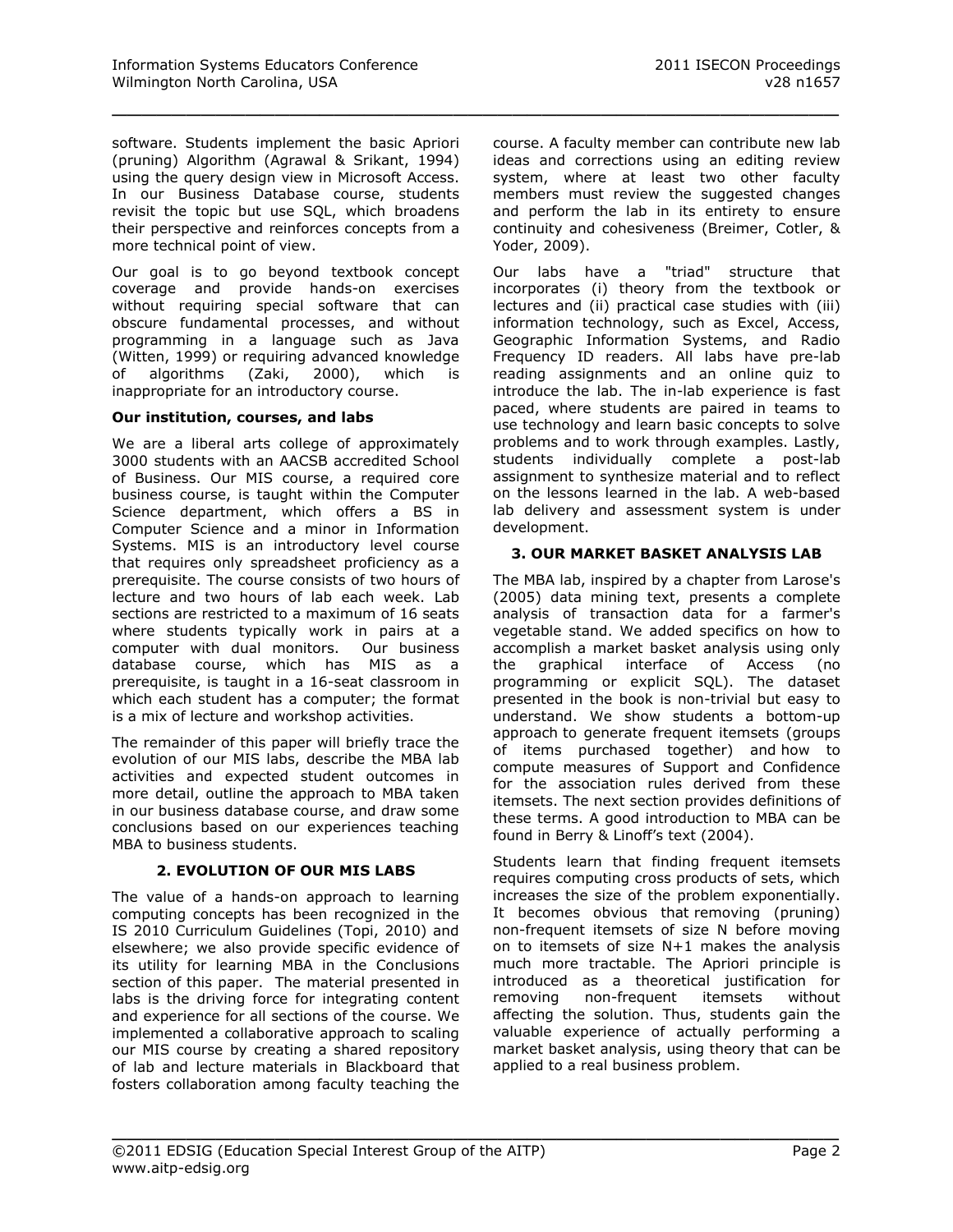#### **Pre-lab activities (20% of lab grade)**

In order to smooth the presentation and understanding of Support and Confidence during the lab session, we provide students with a worksheet to review the concepts of probability and conditional probability. We also provide a set of PowerPoint slides, to be presented before the lab session, that introduces the concepts of Transactions, Itemsets, Association Rules, Support, and Confidence:

Transaction: the purchase of a collection or "basket" of items by a customer in a shopping cart.

Itemset: a subset of items selected for purchase in a single transaction for analysis purposes. We evaluate itemsets of size 1 (singles), 2 (doubles), and 3 (triples).

Association Rule: the itemsets that occur frequently in transaction data (Support), and items that often occur together in individual baskets (Confidence) are good candidates for appearing in general Association Rules. As an example, the association rule A→B means "if item A is purchased in an itemset, then item B is also purchased in that itemset".

Support: this is the percentage of transactions containing all items in the itemset compared to the total number of transactions (baskets). For example, if 432 baskets contain both Asparagus and Beans, and we have 1000 baskets, then the support is  $432/1000 = 0.432$  (43.2%). Support is the probability that the items occur together in baskets, and is a measure of how frequent the itemset occurs within our transaction data. The association rules Asparagus→Beans and Beans→Asparagus will have the same support (43.2%).

Confidence: this measure applies only to rules, not to itemsets. Support by itself is an imperfect measure of the quality of a rule. We need a way to further measure the predictive accuracy of the candidate association rules that takes into account how strongly items are associated with each other. This measure is called Confidence, the probability that an item B is in the basket given that item A is already in the basket. You may recognize this as Conditional Probability (Bayes' theorem). Confidence can be computed by Support(A&B) / Support(A). Note that the Confidence for A, given B is in the basket is different than the Confidence for B, given that A is in the basket. The assertion "All people who buy Peanut Butter also buy Bread" does not necessarily imply that "All people who buy Bread also buy Peanut Butter."

\_\_\_\_\_\_\_\_\_\_\_\_\_\_\_\_\_\_\_\_\_\_\_\_\_\_\_\_\_\_\_\_\_\_\_\_\_\_\_\_\_\_\_\_\_\_\_\_\_

The pre-lab activities introduce Market Basket Analysis as a form of unsupervised data mining, which is in turn a form of business intelligence.

We ask students to read the brief introduction in the MIS course textbook (Kroenke, 2010), followed by a short (7 page) white paper on the benefits of MBA from the perspective of a business (Megaputer.com). The paper reviews MBA terminology and describes actions businesses can take based on these rules, such as product placement or pricing strategies.

Finally, the pre-lab introduces students to the data that will be used during the lab. The raw data are stored in a table with two columns: transaction (basket) number and item name (Figure 1).

| m | <b>Veggie</b>  |                 |
|---|----------------|-----------------|
|   | <b>Basket</b>  | Item            |
|   | 1              | <b>Broccoli</b> |
|   | 1              | Corn            |
|   | 1              | Green Peppers   |
|   | $\overline{2}$ | Asparagus       |
|   | 2              | Corn            |
|   | 2              | Squash          |
|   | R              | <b>Beans</b>    |

**Figure 1: Market Basket data format**

The pre-lab guides the student through the process of creating a query to count, for each item, the number of baskets that contain that item. An online quiz concludes the pre-lab activities. All of our pre-lab activities are due by the start of the lab session.

Because of the complexity of the subject, this pre-lab is the most intensive of any of our labs. It is important that students carefully complete the pre-lab material beforehand.

# **In-lab activities (50% of lab grade)**

The in-lab activity focuses on performing the steps in the MBA algorithm shown in Figure 2. During the lab, students answer questions on their worksheet that test their understanding of crucial steps and verify their progress. Students create tables containing all possible single, double, and triple itemsets; create queries to calculate the candidate association rules; prune the rules table of non-frequent itemsets (those with less than 25% support); and copy only the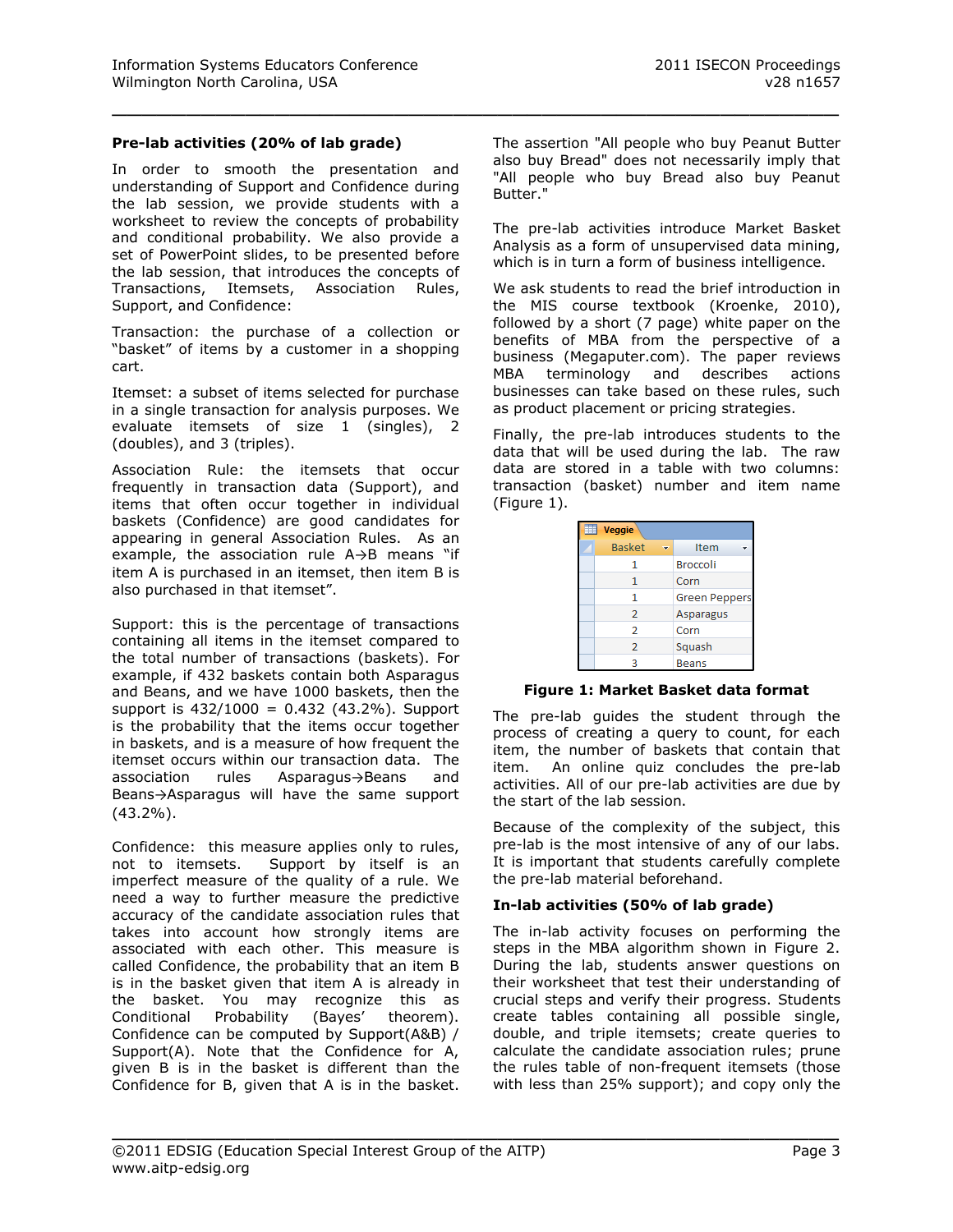frequent itemset rows from the transaction data that will participate in the next round.



#### **Figure 2: The MBA Algorithm**

There are some nuances to making the tables and action queries that will be described here. We have designed the lab so that students can recover from mistakes easily without performing large sections of the lab over again. The detailed design for each query mentioned below is shown in the appendix.

### **For Single itemsets**

The students complete the following steps:

- Copy the original transaction data, the "Veggie-Table," to a new table called Singles.
- Compute the Support for every single item: Using the Access query wizard, create a make-table query named Make-SingleRules that creates the table named SingleRules that includes Support as a calculated field by dividing *ItemCount* by *NumBaskets* (Figure 3). *ItemCount* is the number of baskets containing the item and *NumBaskets* is the number of transactions in the dataset. (Note that we call this table "SingleRules" for consistency with the upcoming "DoubleRules" and "TripleRules", even though technically these single itemsets do not give rise to association rules.)
- Remove infrequent items: create a *delete* action query named Prune-SingleRules to prune the SingleRules table by adding a criterion of < 0.25 to the Support column in the query design.
- Retain just the item names and basket numbers for these frequently-purchased items: create a new query named Make-FreqSingles that makes the FrequentSingles

table by selecting rows in the Singles table that have frequent items in them, effectively pruning the Singles table.

| 釀 | <b>SingleRules</b>   |    |                          |           |
|---|----------------------|----|--------------------------|-----------|
|   | Item<br>ド            |    | ItemCount - NumBaskets - | Support + |
|   | Asparagus            | 6  | 14                       | 42.86%    |
|   | <b>Beans</b>         | 10 | 14                       | 71.43%    |
|   | <b>Broccoli</b>      | 5  | 14                       | 35.71%    |
|   | Corn                 | 8  | 14                       | 57.14%    |
|   | <b>Green Peppers</b> |    | 14                       | 35.71%    |
|   | Okra                 |    | 14                       | 7.14%     |
|   | Squash               |    | 14                       | 50.00%    |
|   | Tomatoes             |    | 14                       | 42.86%    |

# **Figure 3: The SingleRules Table**

# **For Double itemsets**

\_\_\_\_\_\_\_\_\_\_\_\_\_\_\_\_\_\_\_\_\_\_\_\_\_\_\_\_\_\_\_\_\_\_\_\_\_\_\_\_\_\_\_\_\_\_\_\_\_

This phase of the lab requires the students to build upon what was created before, by creating itemsets of 2 items, computing Support for both items together, and keeping only frequent itemsets of size 2, as follows:

- Generate all pairs of items purchased together: create a make-table query named Make-Doubles that joins the FrequentSingles table with itself to generate all combinations of two items and place it in the new Doubles table. Note that students are using the Apriori Principle here since they are only including frequent single items, not all items.
- Data cleaning and consistency: to avoid itemset duplicates, such as {corn, corn} or pair reversals of items from the same basket, such as {asparagus, beans} and {beans, asparagus}, we add the criterion that the second item column be less than the first item column (sorted order).
- Add support: create a query named Make-DoubleRules that includes the Doubles table in the query with additional calculated fields to compute Support as ItemCount divided by NumBaskets for both items together, creating table DoubleRules (Figure 4).

| <b>DoubleRules</b> |                 |                                                 |        |
|--------------------|-----------------|-------------------------------------------------|--------|
| FirstItem          |                 | SecondItem - NumBaskets - ItemCount - Support - |        |
| Asparagus          | <b>Beans</b>    | 14                                              | 35.71% |
| Asparagus          | <b>Broccoli</b> | 14                                              | 7.14%  |
| Asparagus          | Corn            | 14                                              | 14.29% |

#### **Figure 4: A portion of the DoubleRules table**

 Remove infrequent itemsets: create a delete query named Prune-DoubleRules that prunes the DoubleRules table by removing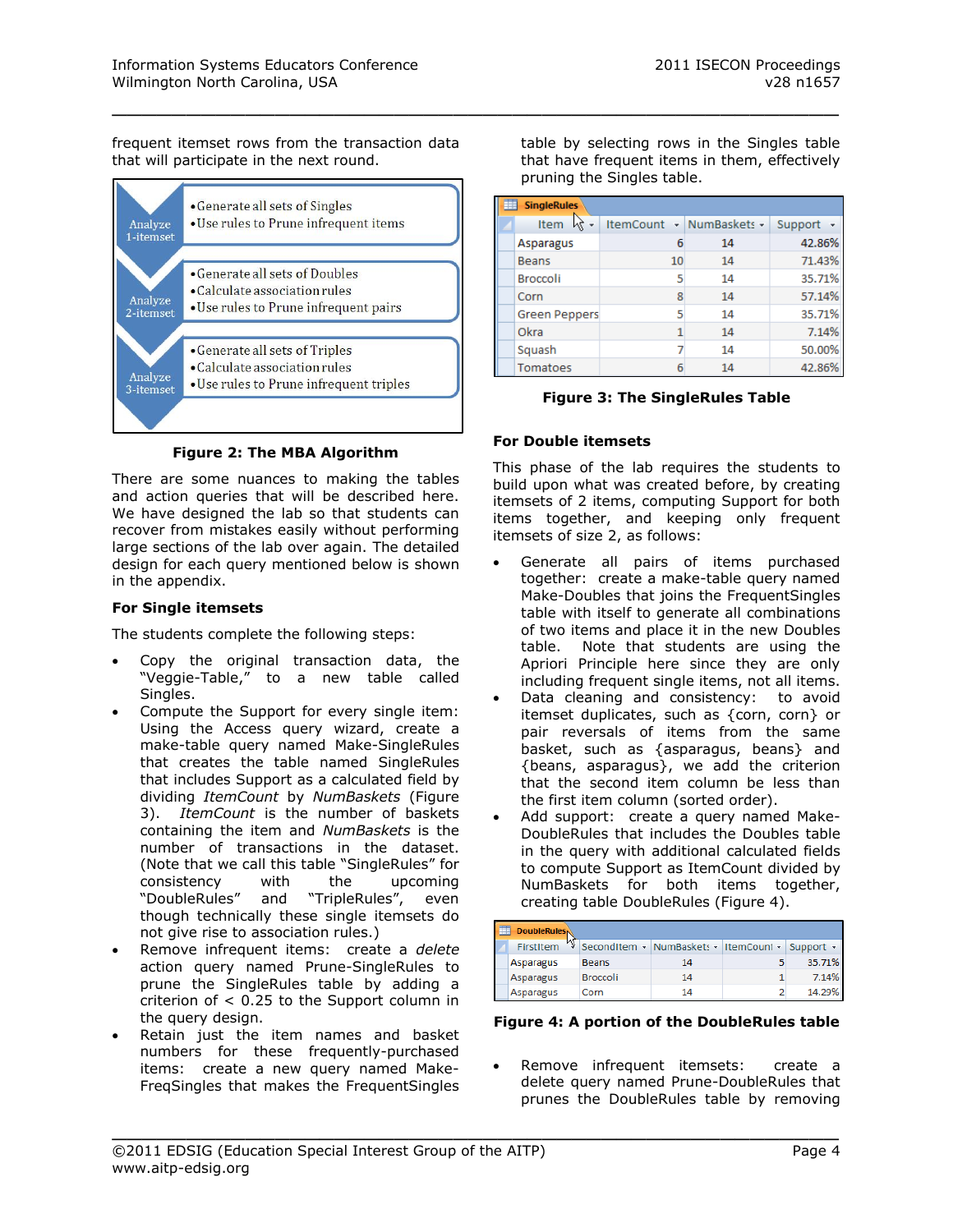the low-support pairs using a criterion of <0.25 in the Support column. Thus, the second and third rows would be removed from the table in Figure 4.

\_\_\_\_\_\_\_\_\_\_\_\_\_\_\_\_\_\_\_\_\_\_\_\_\_\_\_\_\_\_\_\_\_\_\_\_\_\_\_\_\_\_\_\_\_\_\_\_\_

 Prepare final frequent pairs list: finally, we create a query named Make-FreqDoubles that copies only the item pairs with high support, by including the Doubles and DoubleRules tables in the query with the criteria that the first item in the Doubles table matches the first item in DoubleRules, and that the second item in Doubles matches the second item in DoubleRules. In this manner, only the frequent item pairs are selected from the transaction basket data to participate in the next round. The resulting table is shown in Figure 5.

| <b>FregDoubles</b> |    |                  |              |
|--------------------|----|------------------|--------------|
| <b>Basket</b>      | hç | <b>FirstItem</b> | · SecondItem |
|                    |    | 12 Asparagus     | <b>Beans</b> |
|                    |    | 9 Asparagus      | <b>Beans</b> |
|                    |    | 6 Asparagus      | <b>Beans</b> |
|                    |    | 13 Asparagus     | <b>Beans</b> |
|                    |    | 5 Asparagus      | Beans        |
|                    |    | 6 Asparagus      | Squash       |
|                    |    | 9 Asparagus      | Squash       |
|                    |    | 2 Asparagus      | Squash       |
|                    |    | 13 Asparagus     | Squash       |
|                    |    | 12 Asparagus     | Squash       |
|                    |    | 3 Beans          | Corn         |

#### **Figure 5: A portion of the FreqDoubles table**

At this juncture, students perform a little analysis based on the SingleRules and DoubleRules tables they created earlier: using a supplied spreadsheet, students calculate the Support, Confidence, and overall Quality measures for Doubles itemsets and their reverse, e.g., {Asparagus, Beans} and {Beans, Asparagus}. Since the Confidence measure is a conditional probability, the order of items matters. We combine (multiply) the measures of Support for both items (the proportion of baskets with those items in them) and Confidence (how strongly the items are linked with each other) into a single measure called Quality that expresses Confidence adjusted for how often the items are sold together. In the "Doubles Analysis" worksheet in the appendix, Quality is computed as the "Support for I1, I2" column times the "Confidence" column.

#### **For Triple itemsets**

The students first create a list of all the triples of items that are purchased together: they create a Make-Table query named Make-Triples that joins the FreqDoubles table to itself (as FreqDoubles\_1) and creates a table named Triples. Note that the Apriori Principle is in play here again: they are using the "FreqDoubles" table as a starting point, not the "DoubleRules" table, which includes all pairs (not just the frequent ones). For Triples, the Basket ID and the first item from both tables must match. Thus, we are selecting rows from both tables that start with the same Basket ID (by a join) and first item, and generating all of their combinations, e.g., {4,Asparagus,\*,\*} in<br>FreqDoubles with {4,Asparagus,\*,\*} in FreqDoubles with {4,Asparagus,\*,\*} in FreqDoubles\_1. We also add a criterion that the second item name be less than the third item name to avoid duplication and to keep the triples in alphabetical order, as shown in Figure 6.

| <b>Triples</b> |         |              |                            |                                          |
|----------------|---------|--------------|----------------------------|------------------------------------------|
| <b>Basket</b>  | $\cdot$ | FirstItem    | $\cdot$ Seconditem $\cdot$ | ThirdItem<br>$\mathcal{L}_{\mathcal{P}}$ |
| 6              |         | Asparagus    | <b>Beans</b>               | Squash                                   |
|                |         | Asparagus    | <b>Beans</b>               | Squash                                   |
| 13             |         | Asparagus    | <b>Beans</b>               | Squash                                   |
| 12             |         | Asparagus    | <b>Beans</b>               | Squash                                   |
| 13             |         | <b>Beans</b> | Corn                       | Squash                                   |
| ٩              |         | <b>Beans</b> | Corn                       | Squash                                   |
|                |         |              |                            |                                          |

#### **Figure 6: A portion of the Triples table**

We leave the task of making the TripleRules table and pruning it to make FreqTriples as a paper exercise for the post-lab. There are only a few rows remaining at this point, and we want students to focus on the process and not on the complexities of the queries for triple itemsets.

#### **Post-lab activities (30% of lab grade)**

| <b>TripleRules</b> |                |               |                 |                       |         |  |  |  |
|--------------------|----------------|---------------|-----------------|-----------------------|---------|--|--|--|
| First<br>Item      | Second<br>Item | Third<br>Item | Triple<br>Count | <b>NumBas</b><br>kets | Support |  |  |  |
| Aspara<br>gus      | Beans          | Squash        | 4               | 14                    | 28.6%   |  |  |  |
| Beans              | Corn           | Squash        | 2               | 14                    | 14.3%   |  |  |  |
| Beans              | Corn           |               | 3               | 14                    | 21.4%   |  |  |  |
| Beans              | Squash         | Tomat<br>oes  | 2               | 14                    | 14.3%   |  |  |  |

#### **Figure 7: The TripleRules worksheet**

The in-lab activities focused on the creation of itemsets of sizes 1, 2, and 3; including the creation of frequent itemsets of size 1 and 2 and on association rules involving itemsets of size 2. The post-lab first asks the students to extend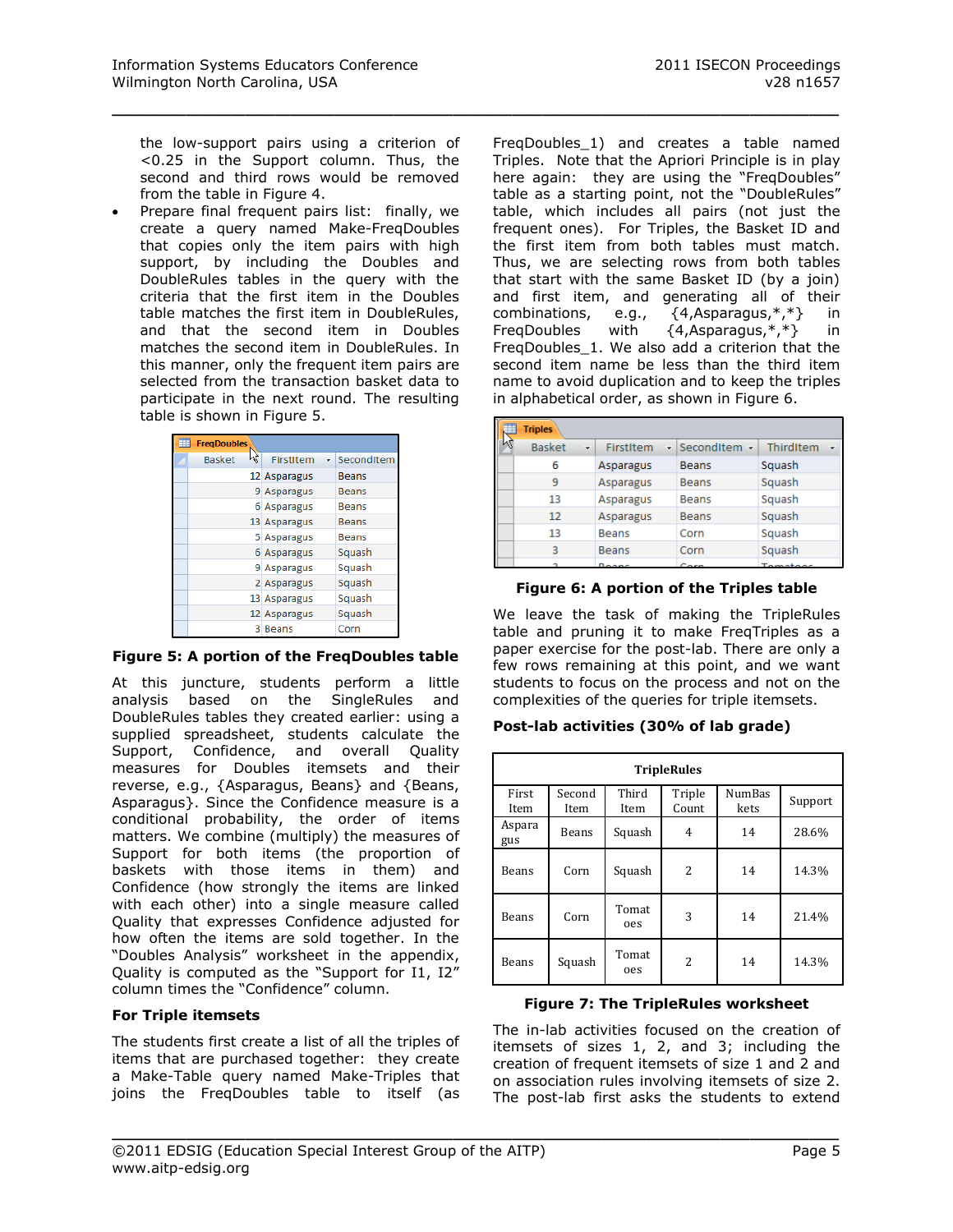the analysis of the triples (itemsets of size 3) by deriving the association rules (with support and confidence) for these triples by filling in the TripleRules worksheet table (Figure 7).

\_\_\_\_\_\_\_\_\_\_\_\_\_\_\_\_\_\_\_\_\_\_\_\_\_\_\_\_\_\_\_\_\_\_\_\_\_\_\_\_\_\_\_\_\_\_\_\_\_

Students then prune the TripleRules worksheet table by drawing a line through rows with Support of less than 25%. Lastly, using the Triples table from the in-lab session and the pruned TripleRules table, students manually create their own FreqTriples table, as shown in Figure 8.

| <b>FreqTriples</b> |               |                |               |  |  |  |  |  |
|--------------------|---------------|----------------|---------------|--|--|--|--|--|
| Basket             | First<br>Item | Second<br>Item | Third<br>Item |  |  |  |  |  |
| 6                  | Asparagus     | Beans          | Squash        |  |  |  |  |  |
| 9                  | Asparagus     | <b>Beans</b>   | Squash        |  |  |  |  |  |
| 12                 | Asparagus     | Beans          | Squash        |  |  |  |  |  |
| 13                 | Asparagus     | Beans          | Squash        |  |  |  |  |  |

**Figure 8: The Frequent Triples worksheet**

In the post-lab, we limit the student to rules in which the left-hand side contains two items: i.e., we are interested in rules of the form

# $A.B \rightarrow C$

but not rules of the form  $A \rightarrow B$ , C. In the postlab exercise, students are asked to fill in the "Triples Analysis" worksheet containing the Frequent Triples and their Support, Confidence, and Quality values (shown in the Appendix).

Using the results from the in-lab and post-lab activities, students are asked to make recommendations to the business owner based on the association rules they discovered.

The post-lab also includes some questions that invite the student to consider the importance of the Apriori rule when generating frequent itemsets. The Apriori rule states: *if an itemset is not frequent, then adding another item to the itemset will not make it more frequent*. This is the driving principle that permits pruning of nonfrequent itemsets to reduce computational complexity while maintaining correctness.

#### **4. MBA WORKSHOP IN OUR BUSINESS DATABASE COURSE**

Our business database course has MIS as a prerequisite, so most students have already performed the lab described in the previous section. The database course textbook (Kroenke & Auer, 2010) contains just 2 pages on MBA and using SQL to derive rules, so the in-class workshop we describe next comprises the bulk of the students' learning materials for this topic.

After basic concepts are briefly reviewed in a mini-lecture, the worksheet is distributed to students. The worksheet begins with a short pencil-and-paper exercise that presents some market basket data and asks the students to list all the itemsets that have at least 60% Support and, based on those itemsets, all the association rules that have at least 60% Confidence.

The remainder (and the bulk) of the exercise focuses on generating itemsets of size 2, then computing Support and Confidence for association rules based on those itemsets. Extending these techniques to triples and beyond is fairly straightforward and could be incorporated into a homework assignment or other activity.

The first task is to complete an SQL query that will generate all pairs of items purchased together (i.e., itemsets of size 2). The raw transaction data are in a table named *Order\_Data*, with columns *OrderNumber* and *ItemName*. In the following query, the students are given the portion in **bold** and must complete the portions in *italics*:

#### **SELECT O1.ItemName AS FirstItem,**

*O2.ItemName AS SecondItem*

**FROM Order\_Data AS O1, Order\_Data AS O2 WHERE** *O1.OrderNumber = O2.OrderNumber* **AND**  *O1.ItemName <> O2.ItemName***;**

| TwoItemSets    |            |  |  |  |  |  |  |  |  |
|----------------|------------|--|--|--|--|--|--|--|--|
| FirstItem<br>÷ | SecondItem |  |  |  |  |  |  |  |  |
| Tent           | Fork       |  |  |  |  |  |  |  |  |
| Tent           | Cup        |  |  |  |  |  |  |  |  |
| Cup            | Tent       |  |  |  |  |  |  |  |  |
| Cup            | Saucer     |  |  |  |  |  |  |  |  |
| Saucer         | Cup        |  |  |  |  |  |  |  |  |
| Fork           | Saucer     |  |  |  |  |  |  |  |  |
| Tent           | Saucer     |  |  |  |  |  |  |  |  |
| Saucer         | Fork       |  |  |  |  |  |  |  |  |
| Tent           | Fork       |  |  |  |  |  |  |  |  |
| Fork           | Tent       |  |  |  |  |  |  |  |  |
| Saucer         | Tent       |  |  |  |  |  |  |  |  |

#### **Figure 9: Pairs of items ("TwoItemSets") using SQL (partial result).**

This query works well as an introduction to the concept of self-join (joining a table to itself) in SQL. If the students have already seen that concept, then they can be asked to write the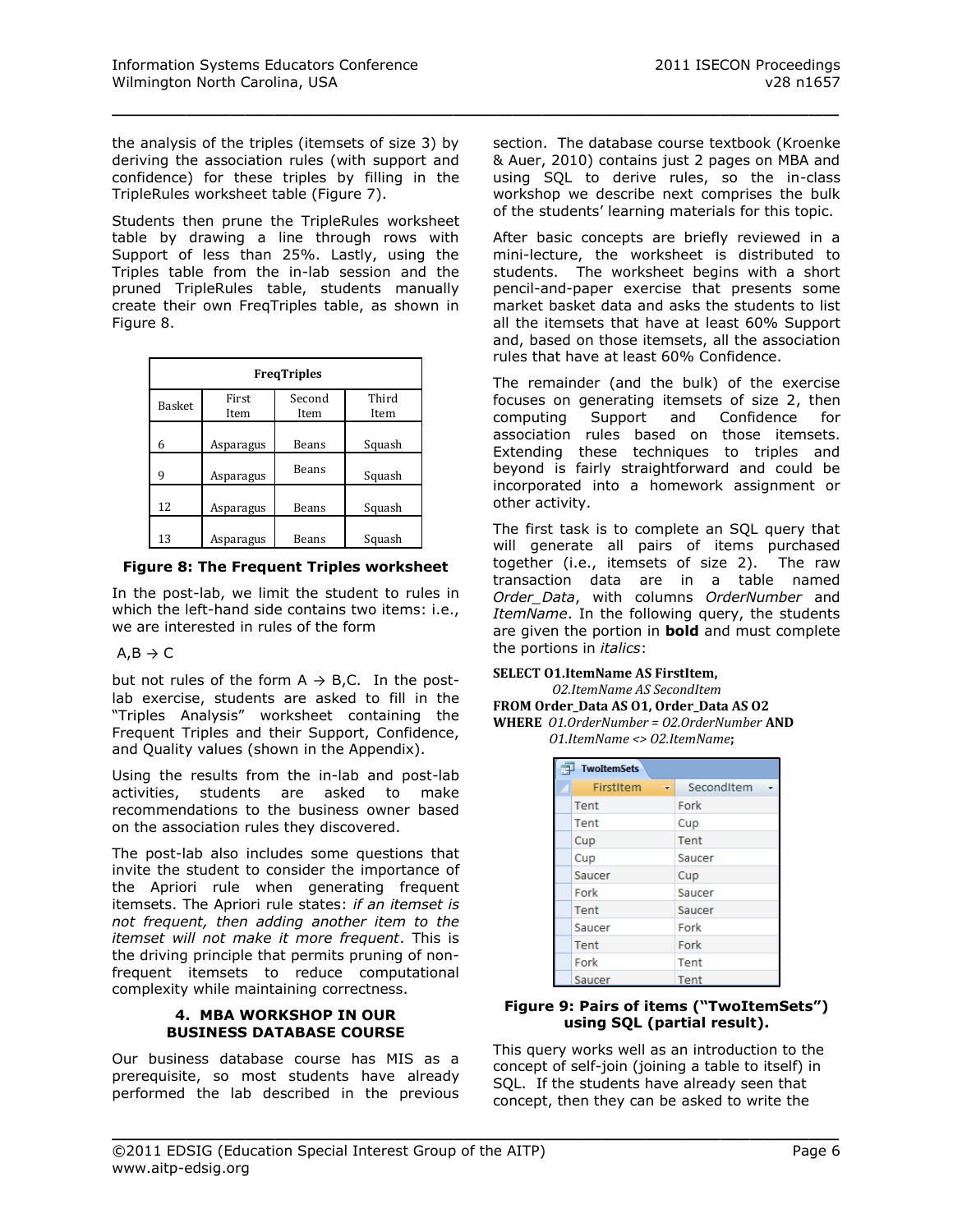entire query from scratch. The intuition behind the WHERE clause is that you want two items that were (a) purchased in the same transaction (the "=" comparison) and (b) are not the same item (the "<>" comparison). The students then save this query as "TwoItemSets", in effect creating a view (in Access, a named query can be used in subsequent queries just as if it were a table). The result of this query is shown in Figure 9. Note the duplication of some pairs (which are purchased together more than once)

The next step is to create and save a new query called "Rules" that will be used to compute the Support and Confidence for each entry in TwoItemSets. This is done in two steps, first by simply counting the number of occurrences of each itemset, then by converting that count into a percentage. The students are first asked to complete the Rules query (given portions in bold, to complete portions in italics):

#### **SELECT FirstItem , SecondItem ,** *COUNT(\*)* **AS SupportCount FROM TwoItemSets GROUP BY** *FirstItem, SecondItem***;**

This is a fairly standard GROUP BY query, but it is a nice introduction to the concept of using a query as the basis for another query (outside of Access, these stored queries are called views). Now that the students have every itemset of size 2 and the count of orders containing that itemset, they can enhance the query to convert the SupportCount into a more useful percentage format (SupportCount divided by total number of orders). The total number of orders can be computed by the following query:

#### **SELECT COUNT(DISTINCT OrderNumber) FROM Order\_Data;**

Unfortunately, Microsoft Access does not support the standard COUNT(DISTINCT) syntax, so the following must be used instead (this is given to the students):

#### **SELECT COUNT(\*) FROM (SELECT DISTINCT OrderNumber FROM Order\_Data);**

The students are then asked to embed (nest) that query in the SELECT clause to help compute the support as a percentage; the Rules query now looks like this:

**SELECT FirstItem , SecondItem , COUNT(\*) AS SupportCount,**  *COUNT(\*) /* **(SELECT COUNT(\*) FROM (SELECT DISTINCT OrderNumber FROM Order\_Data))** *AS SupportPercent*

#### **FROM TwoItemSets GROUP BY FirstItem, SecondItem;**

\_\_\_\_\_\_\_\_\_\_\_\_\_\_\_\_\_\_\_\_\_\_\_\_\_\_\_\_\_\_\_\_\_\_\_\_\_\_\_\_\_\_\_\_\_\_\_\_\_

Note that some of the nested query was given to the students -- the total number of orders in the database.

The last main task in the exercise is to add a column to the Rules query that will compute the Confidence of the rule. At this point it becomes useful to point out to the students that they may have noticed some repetition in the Rules query/table: There is a row in the table for items A and B as well as a row in the table for items B and A. But those rows represent the same itemset. Now, however, that repetition becomes useful, since while the two rows represent the same itemset, they represent distinct association rules: as indicated earlier in this paper, A→B is not the same rule as B→A. We interpret the "FirstItem" column as containing the left-hand side of the rule.

The Confidence column can be computed by dividing the SupportCount for the itemset by the number of times the left-hand side of the rule (FirstItem) is purchased overall (this is simply the definition of "Confidence" for an association rule). The new column in the Rules query thus looks like this, where again the portion in italics must be added by the student:

#### **COUNT (\*) / (SELECT** *COUNT(\*)* **FROM Order\_Data WHERE ItemName =** *FirstItem***) AS Confidence**

The result of the Rules query is shown in Figure 10.

| <b>Rules</b> |      |        |   |                                                 |      |  |  |  |
|--------------|------|--------|---|-------------------------------------------------|------|--|--|--|
|              |      |        |   | FirstIten - SecondIt - Sup - SuppPer - Confid - |      |  |  |  |
|              | Cup  | Fork   | 3 | 0.25                                            | 0.43 |  |  |  |
|              | Cup  | Saucer | з | 0.25                                            | 0.43 |  |  |  |
|              | Cup  | Tent   | 4 | 0.33                                            | 0.57 |  |  |  |
|              | Fork | Cup    | 3 | 0.25                                            | 0.75 |  |  |  |
|              | Fork | Saucer | 2 | 0.17                                            |      |  |  |  |

#### **Figure 10: partial final result of Rules query**

Now the Rules query contains all rules involving itemsets of size 2, plus the Confidence and Support for each. The final activity in the worksheet is to write an SQL query to retrieve only those rules that have at least a minimum level of support and confidence. For example, if we wish to see all rules with support at least 20% and confidence at least 50%, then we have the following query: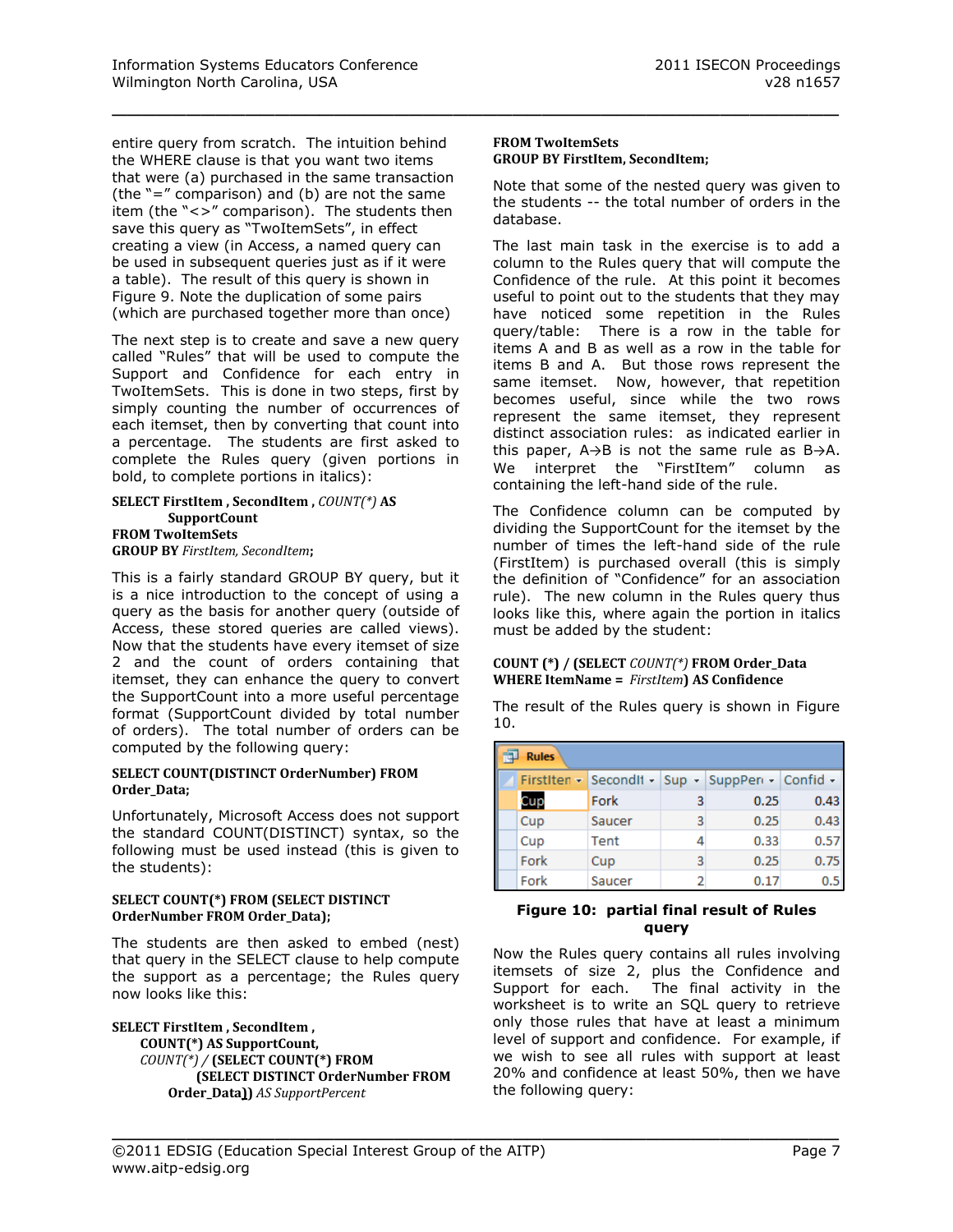#### *SELECT \* FROM Rules WHERE SupportPercent >= .2 AND Confidence >= .5;*

Note that throughout this worksheet, the amount of "blank space" to be filled in by the student (i.e. the amount of italics in the SQL queries above) can be varied. What is shown in italics here probably represents a minimum of what the students should be expected to generate. If more time is available, or if the students are more experienced with SQL, then they should be expected to contribute a higher percentage of the query texts. Also, as mentioned above, extending these techniques to triples and larger itemsets can be incorporated into the course as well.

#### **5. RESULTS and CONCLUSION**

In the final exam for one of our sections of the MIS course, the score on the market basket question (which tested their ability to understand association rules and to reason about and compute support and confidence) was about 8 points higher (out of 100) than was the score on the exam overall, indicating that the approach we have taken is working.

Although we did not survey students about this lab specifically, students seemed to tolerate this lab well. Students received an average of about 84% for the lab score. Most students liked the labs overall and found them to be "*challenging*" and indicated that "*lab material will be very useful in the future*." Another student wrote: "*my favorite thing about the course was the labs. I was able to learn Microsoft Access through this course, which I know will be useful in many careers*". We plan to add assessment measures for each lab in the future.

There was one negative comment in our MIS course evaluations about this lab: "*some of the labs especially the market basket lab were too complicated"*. We recognize that the MBA lab takes a little extra time to prepare for than most of our lab activities. A few students needed a little help with the post-lab worksheet, but once we showed them how to compute one row of the table, they could easily do the rest.

In the Business Database course, student evaluations indicate that the hands-on approach is working, and there is no reason to suspect it is not working with the MBA topic in particular: Since changing to the hands-on approach, overall course ratings have risen (on a 10-point scale) nearly 1.5 points; the "are classes

interesting" question has risen over 1.1 points, and the question about encouraging critical thought has risen over 0.6 points. In addition, student comments that the course material is sometimes "boring" or "dull" went from about 4 per section to 0 after the change.

\_\_\_\_\_\_\_\_\_\_\_\_\_\_\_\_\_\_\_\_\_\_\_\_\_\_\_\_\_\_\_\_\_\_\_\_\_\_\_\_\_\_\_\_\_\_\_\_\_

Final exam scores in the Business Database course also indicate the benefits of our approach: on exams of roughly similar difficulty, scores rose by about 9 points when the approach changed to being more hands-on.

We want to encourage active learning that goes beyond lecture slides or text readings. We have to go the extra step. In an MIS course, we want students to use information systems to solve problems. We believe, based on our own experiences (anecdotal, student evaluations, and exams scores) that the best way to understand association rules, Support, and Confidence is through hands-on activities with actual data. Using database tools to perform a Market Basket Analysis achieves this goal. Students experience "mining" association rules by creating tables and queries using Microsoft Access. In our follow-on Business Database course, they experience MBA from a different perspective by writing SQL queries that generate the association rules. In both approaches, students learn MBA fundamentals and useful data analysis techniques in a hands-on fashion: they not only learn the concepts, but will be able to claim experience putting the concepts into practice, which is not possible without the hands-on experience we have provided for them.

#### **6. REFERENCES**

- Agrawal, R., Imielinski, T., & Swami, A. (1993). Mining association rules between sets of items in large databases. *Proceedings of the 1993 ACM SIGMOD international conference on Management of data (SIGMOD '93)*, 207- 216.
- Agrawal, R., & Srikant, R. (1994). Fast Algorithms for Mining Association Rules in Large Databases. Proceedings of the 20th VLDB Conference, 487-499.
- Berry, M., & Linoff, G. (2004). *Data Mining Techniques, Second Edition*. Wiley, Indianapolis, IN.
- Breimer, E., Cotler J., & Yoder R. (2009). Co- "Lab"oration: A New Paradigm for Building a Management Information Systems Course, *Information Systems Education Journal, 8(2)*. From http://isedj.org/8/2/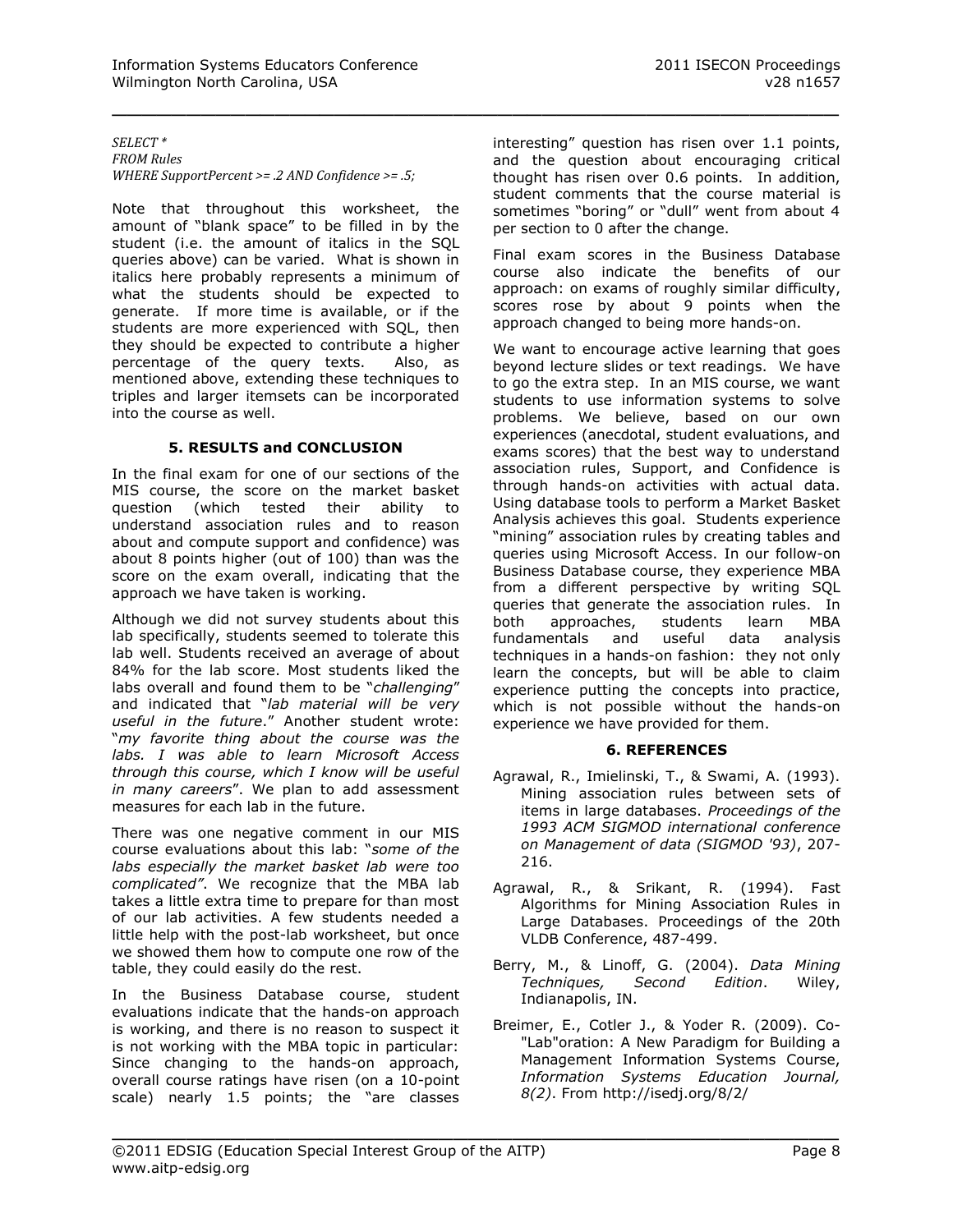Julander, C. (1992) Basket Analysis: A New Way of Analysing Scanner Data. International Journal of Retail & Distribution Management 20 (7), 10-18.

\_\_\_\_\_\_\_\_\_\_\_\_\_\_\_\_\_\_\_\_\_\_\_\_\_\_\_\_\_\_\_\_\_\_\_\_\_\_\_\_\_\_\_\_\_\_\_\_\_

- Kroenke, D. (2010) *Using MIS, 3rd Edition*, Pearson Prentice Hall, Upper Saddle River, NJ.
- Kroenke, D., & Auer, D. (2010). *Database Processing*, 11th Edition. Pearson Prentice Hall, Upper Saddle River, NJ.
- Larose, D. (2005). *Discovering Knowledge in Data: An Introduction to Data Mining*, John Wiley & Sons, Hoboken, NJ.
- Megaputer.com (undated). *Market Basket Analysis: A White Paper*. Retrieved November 20, 2007 from [http://megaputer.com](http://megaputer.com/)
- Topi, H., Valacich, J., Wright, R., Kaiser, K., Nunamaker, J., Sipior, J. & de Vreede, G. (2010) *IS 2010: Curriculum Guidelines for Undergraduate Degree Programs in Information Systems*. Retrieved August 20, 2011 **from** [http://www.acm.org/education/curricula/IS](http://www.acm.org/education/curricula/IS%202010%20ACM%20final.pdf) [%202010%20ACM%20final.pdf](http://www.acm.org/education/curricula/IS%202010%20ACM%20final.pdf)
- Witten, I., & Frank, E., (1999). Data Mining: Practical Machine Learning Tools and Techniques with Java Implementations. Morgan Kaufmann, Waltham, MA.
- Zaki, M. (2000). Scalable algorithms for association mining. IEEE Transactions on Knowledge and Data Engineering 12, 372- 390.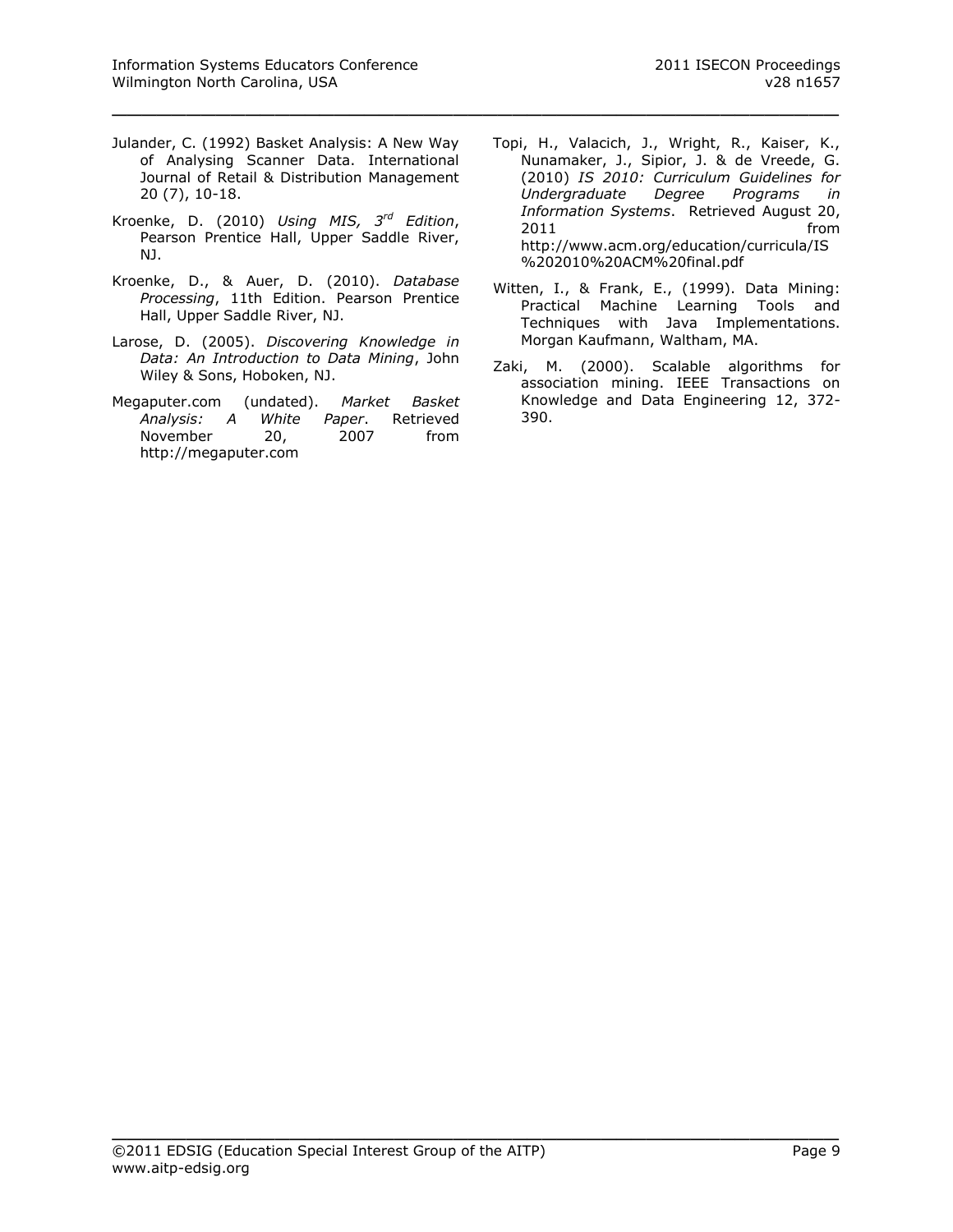| Field: Item |                 | ItemCount: Item | NumBaskets: DLast("[Basket]", "Veggie") | Support: [ItemCount]/[NumBaskets] |
|-------------|-----------------|-----------------|-----------------------------------------|-----------------------------------|
|             | Table: Singles  | <b>Singles</b>  |                                         |                                   |
|             | Total: Group By | Count           | Group By                                | <b>Expression</b>                 |
| Sort:       |                 |                 |                                         |                                   |
| Show:       | ⊻               | ⊻               | է                                       | է                                 |
| Criteria:   |                 |                 |                                         |                                   |

# **7. APPENDIX – Query design details and analysis worksheets**

\_\_\_\_\_\_\_\_\_\_\_\_\_\_\_\_\_\_\_\_\_\_\_\_\_\_\_\_\_\_\_\_\_\_\_\_\_\_\_\_\_\_\_\_\_\_\_\_\_

# **Make-SingleRules Query Design**



#### **Prune-SingleRules Query Design**



**Make-FreqSingles Query Design**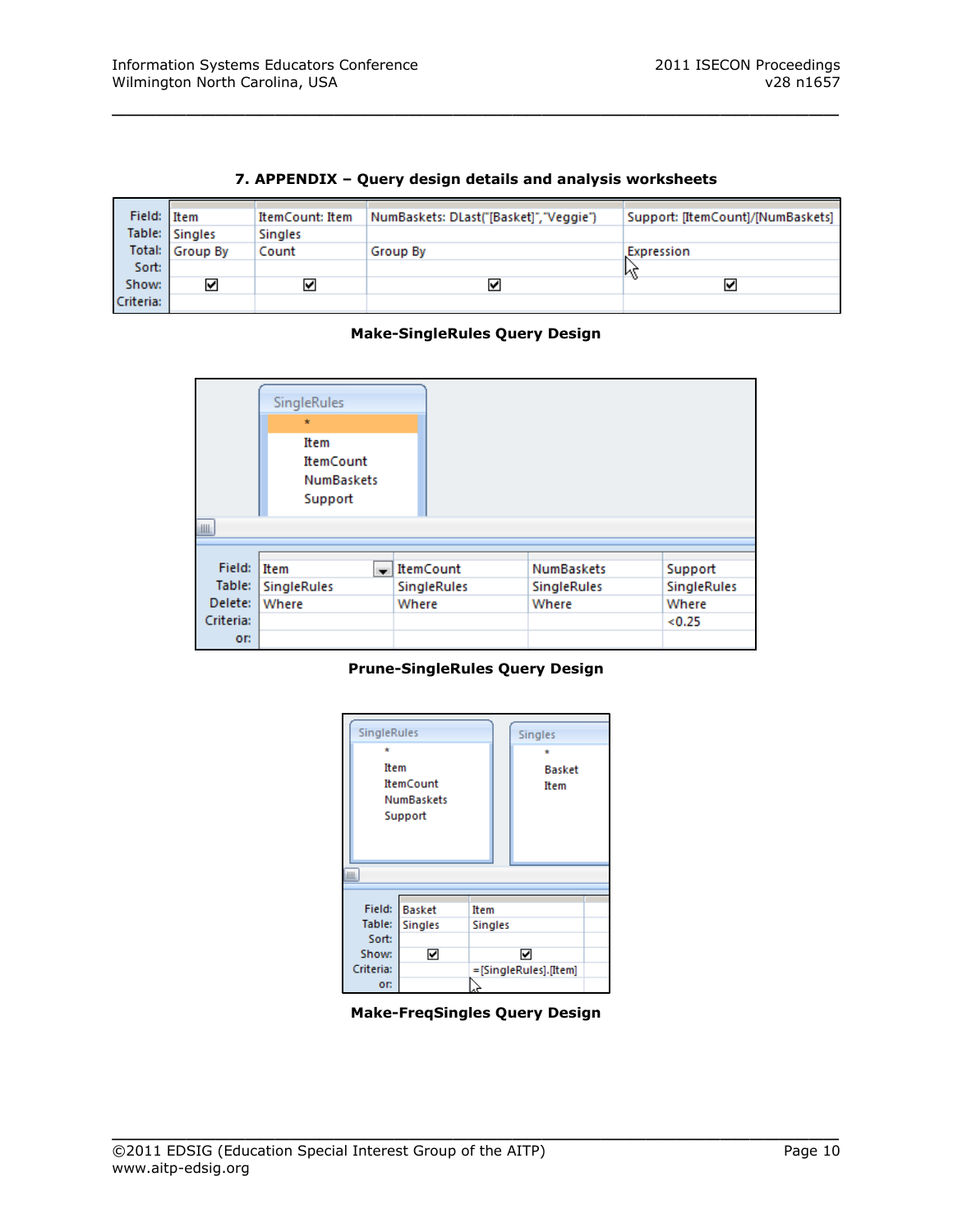

\_\_\_\_\_\_\_\_\_\_\_\_\_\_\_\_\_\_\_\_\_\_\_\_\_\_\_\_\_\_\_\_\_\_\_\_\_\_\_\_\_\_\_\_\_\_\_\_\_

# **Make-Doubles Query Design**



#### **Make-DoubleRules Query Design**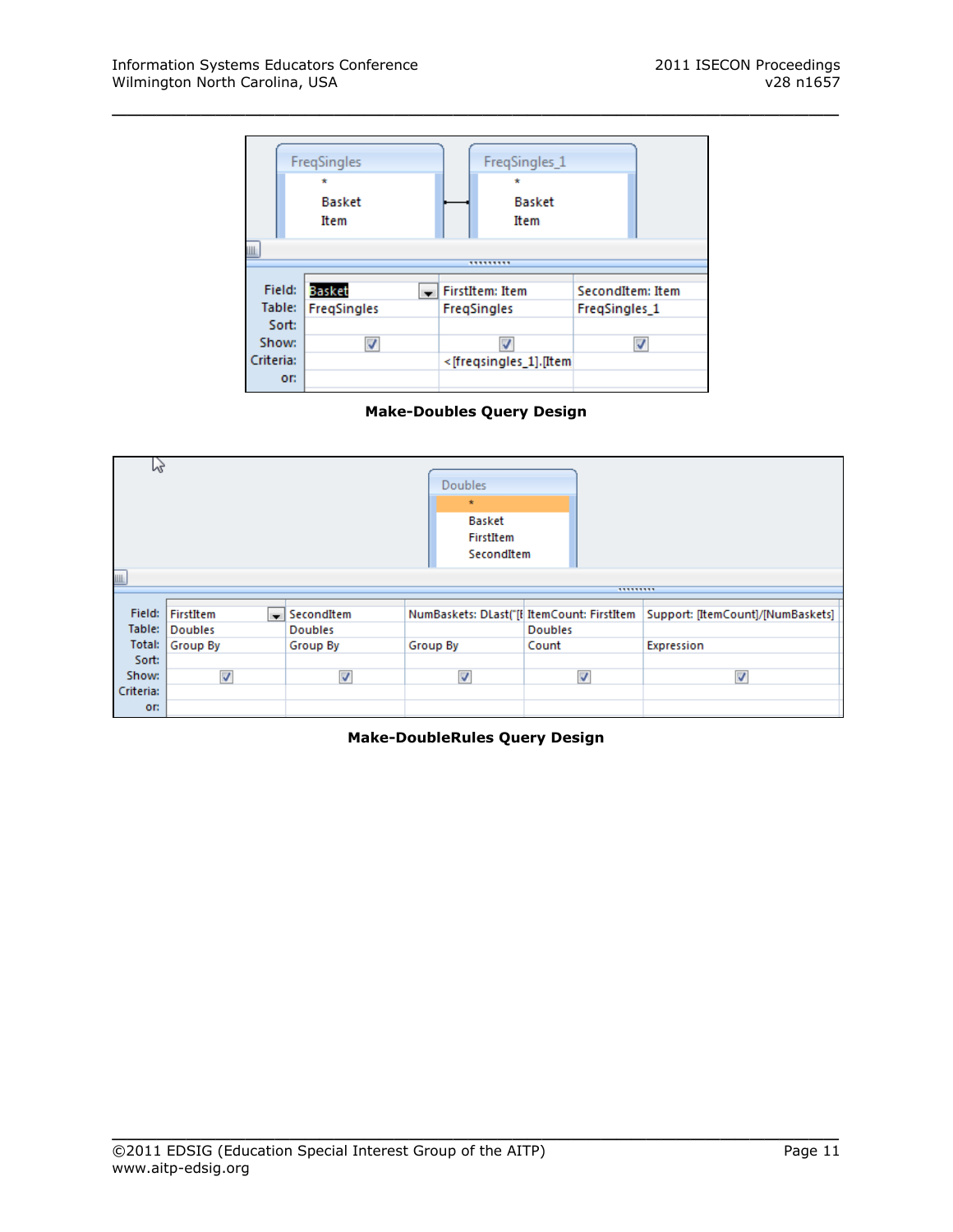| $\mathbf{III}$ | <b>DoubleRules</b><br>$\star$<br>FirstItem<br>SecondItem<br><b>NumBaskets</b><br><b>ItemCount</b><br>Support |  |                                     |                    |                    | ,,,,,,,,,          |
|----------------|--------------------------------------------------------------------------------------------------------------|--|-------------------------------------|--------------------|--------------------|--------------------|
|                |                                                                                                              |  |                                     |                    |                    |                    |
| Field:         | FirstItem                                                                                                    |  | $\overline{\phantom{a}}$ Seconditem | <b>NumBaskets</b>  | <b>ItemCount</b>   | Support            |
| Table:         | <b>DoubleRules</b>                                                                                           |  | <b>DoubleRules</b>                  | <b>DoubleRules</b> | <b>DoubleRules</b> | <b>DoubleRules</b> |
| Delete:        | Where                                                                                                        |  | Where                               | Where              | Where              | Where              |
| Criteria:      |                                                                                                              |  |                                     |                    |                    | < 0.25             |
| or:            |                                                                                                              |  |                                     |                    |                    |                    |

\_\_\_\_\_\_\_\_\_\_\_\_\_\_\_\_\_\_\_\_\_\_\_\_\_\_\_\_\_\_\_\_\_\_\_\_\_\_\_\_\_\_\_\_\_\_\_\_\_

#### **Prune-DoubleRules Query Design**



**Make-FreqDoubles Query Design**